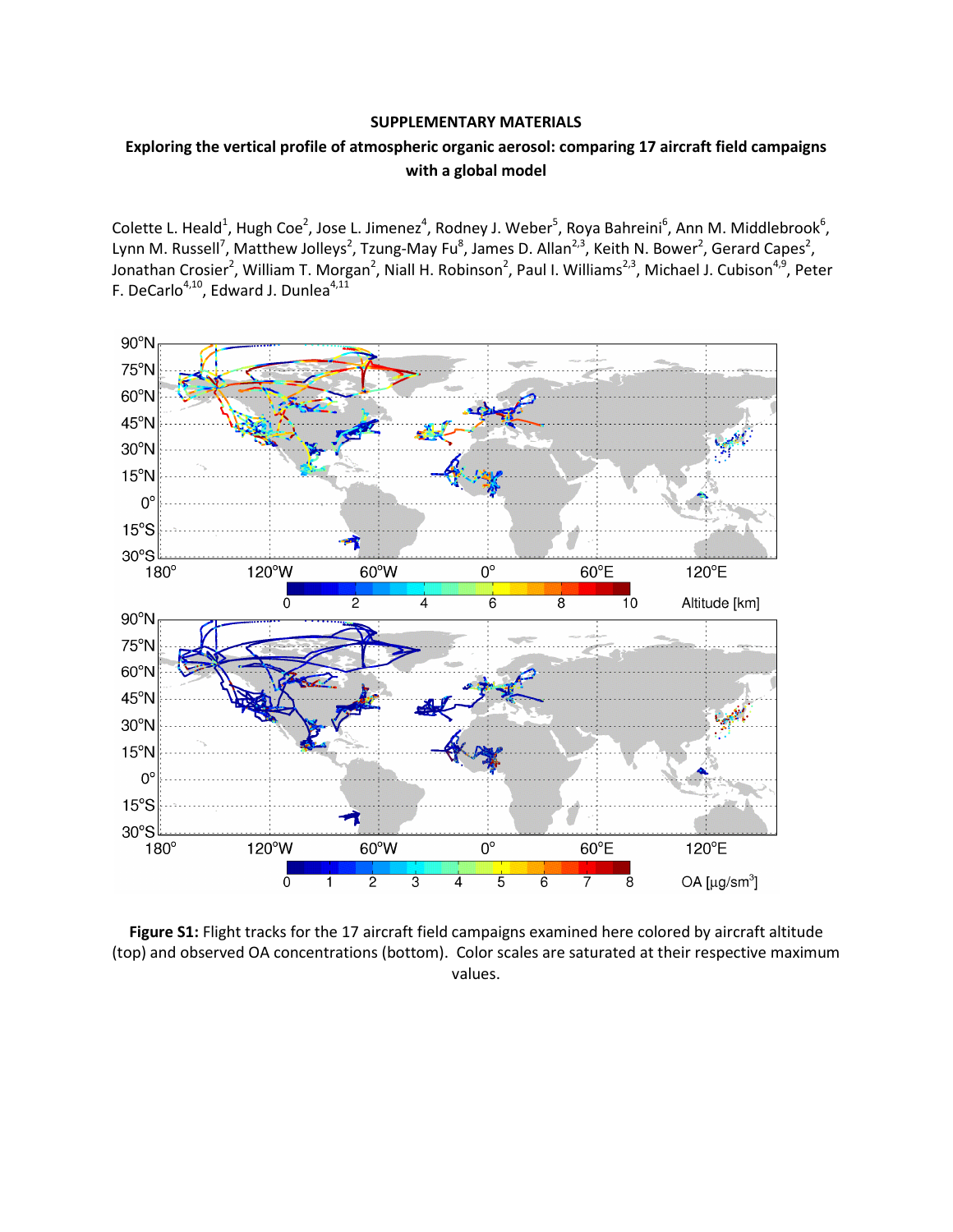

Figure S2: Scatter plot of observed acetonitrile and OA concentrations for seven campaigns. Correlation coefficients and slopes from a reduced-major axes fit shown in inset, line of best fit shown in black. 80<sup>th</sup> percentile acetonitrile concentrations for each campaign are indicated with a dashed line.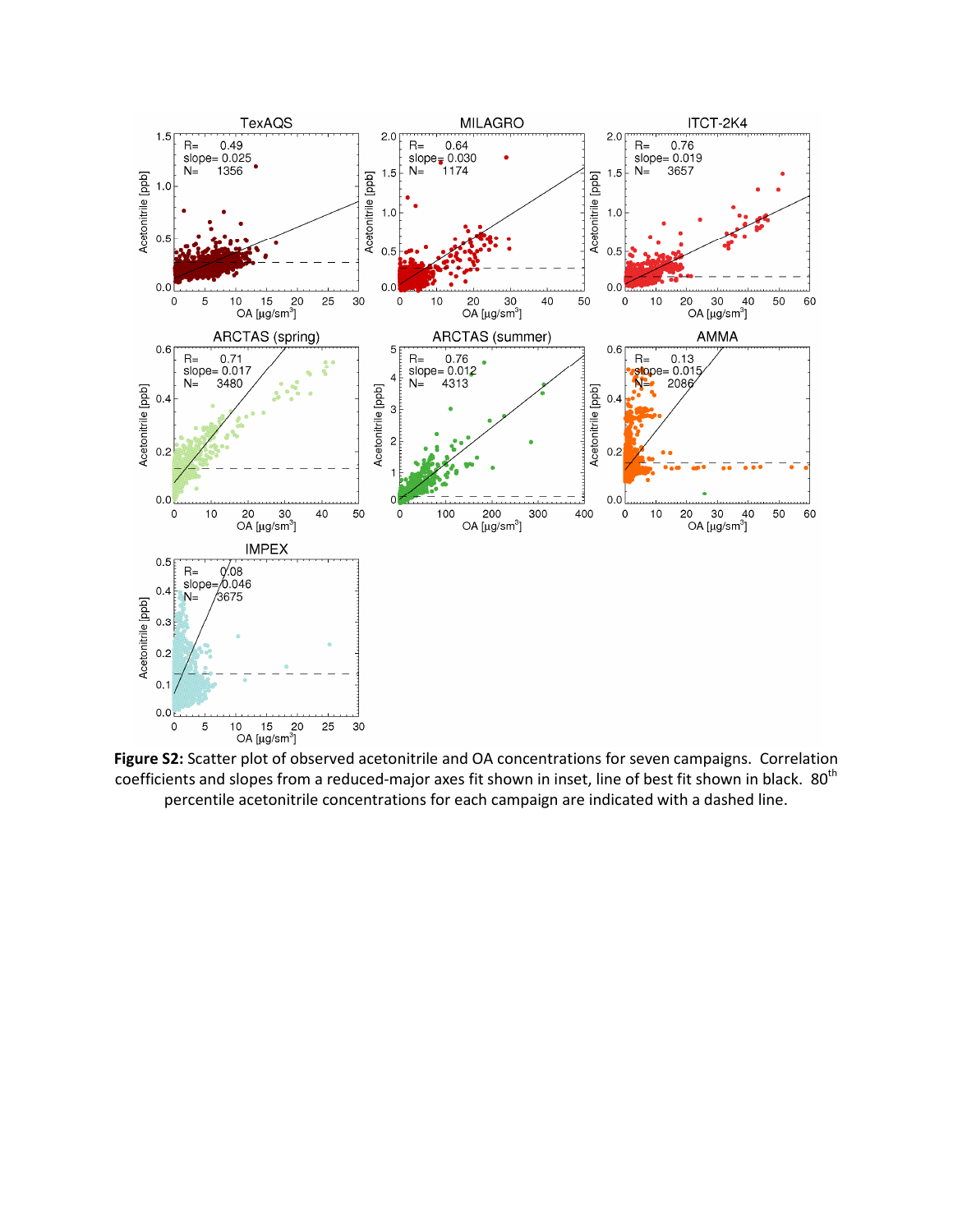

Figure S3: Scatter plot of observed organic aerosol (OA) to sulfate concentrations for 17 aircraft field campaigns. Correlation coefficients (R) shown in inset.